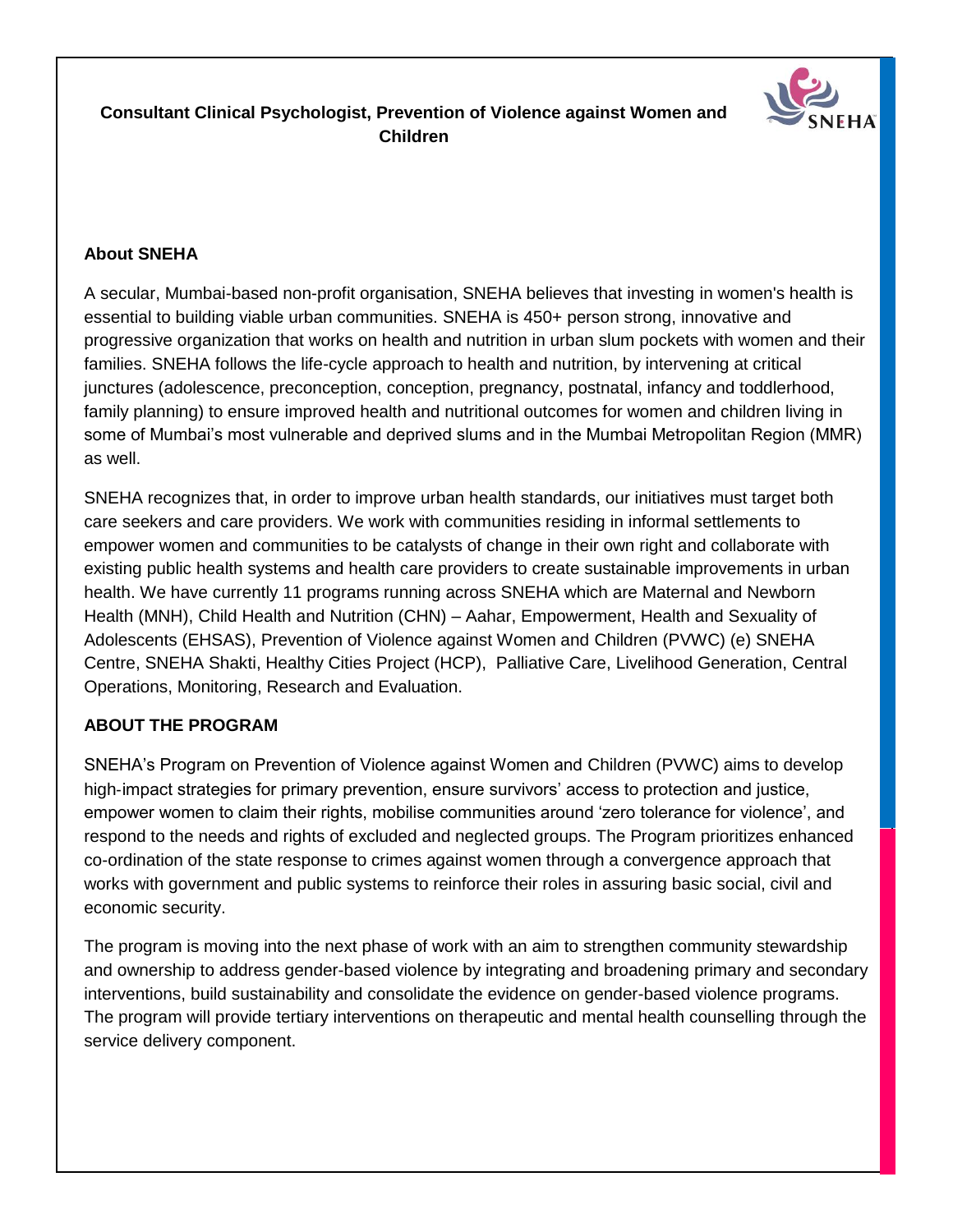### **THE PROFILE**

The clinical psychologist will provide clinical interventions to women facing mental health conditions at the counseling center in Dharavi and Govandi intervention areas. The role will involve psychological testing, administration of a battery of tests that help in diagnosis of psychological, personality and clinical disorders. The role entails mental health and therapeutic counselling and coordinating referrals for survivors of violence with survivors of violence with moderate and severe mental health conditions. . The clinical psychologist requires in-depth knowledge on therapeutic interventions and skills to ensure timely referral to appropriate facility for further management and treatment of condition.

They must demonstrate specialized knowledge and possess expertise in the specific issues that a woman may face, and know how to deal with them in the most effective manner. They must possess Knowledge of psychological theory and practice, an ability to relate to and empathize with a range of people, good team working skills, excellent communication skills, demonstrate sensitive listening and questioning skills.

The Clinical counselling psychologist reports to Associate Program Director and will take inputs from the Program Director in the intervention of complicated mental health cases. The psychologist will work with the core team of clinical psychologists to contribute in development of modules and manuals.

#### **JOB LOCATION**

Govandi and Dharavi

#### **DUTIES & RESPONSIBILITIES:**

**Work package 1**: Psychotherapeutic interventions

Providing - psychotherapeutic interventions to women facing domestic violence, intimate partner violence, attending to clients with mental health conditions requiring immediate attention

Conducting clinical assessment by interviewing women looking at their medical records and clinical observations

Administering psychological testing to diagnose psychological, emotional or behavioral disorders amongst women facing violence

Designing behavior modification programs after diagnosing the problem

Devising, developing and implementing therapy or treatment for individual women, couple or family

Observing, monitoring and testing the right therapy for its effectiveness

Steer the workshops client experiences to facilitate meaningful discussions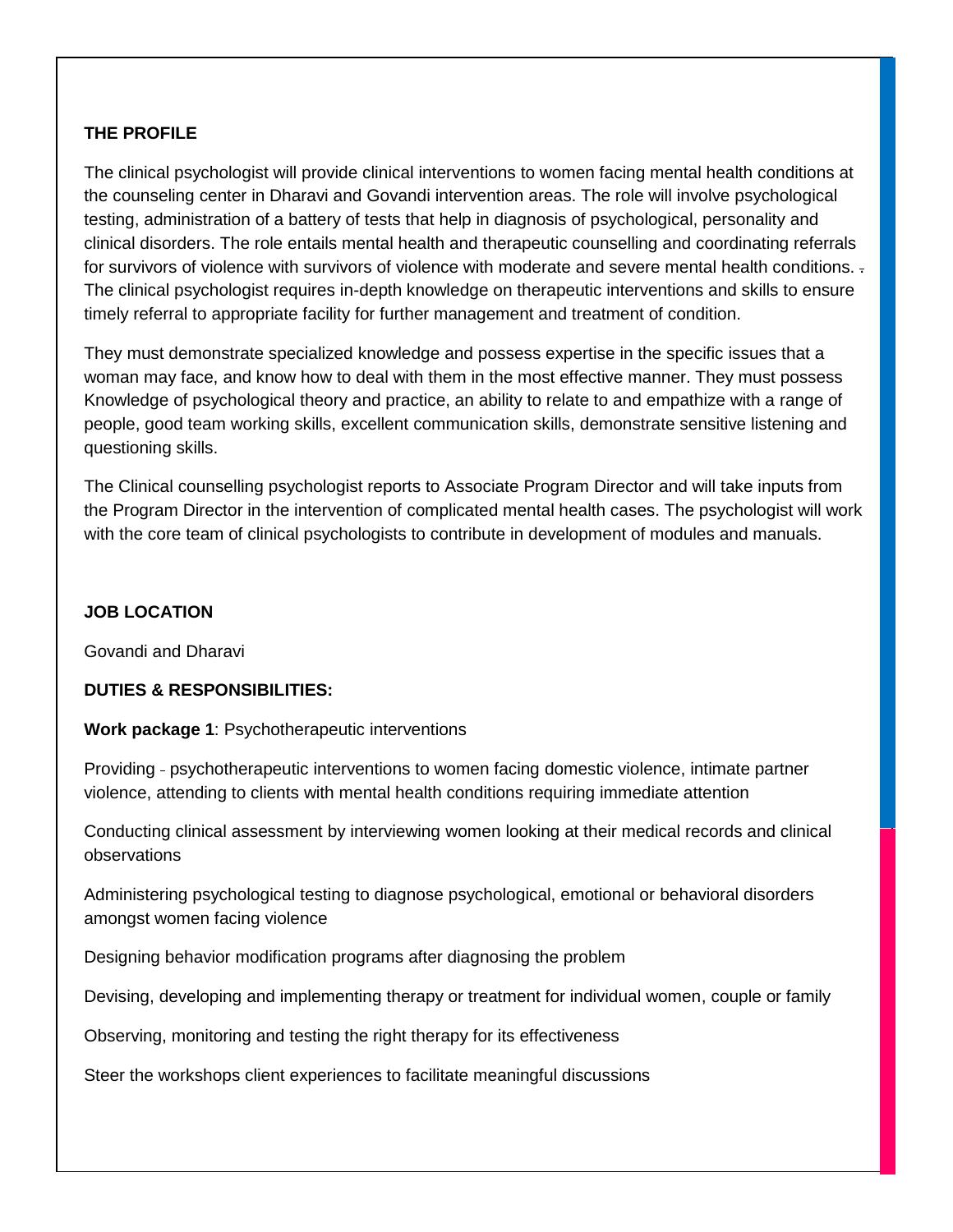### **Work package 2**: Training and support

Coordination with community teams to ensure comprehensive care

Make home visits along with the field teams during the times when client is unable to visit the counseling center

Co-facilitate sessions with Counsellor and coordinate with counsellor so that follow up of client is ensured.

Creating an understanding amongst the Sanginis and volunteers on training primary care givers of survivors suffering from mental health conditions on care of survivors

#### **Work package 3:**

Co-creating modules to train community volunteers in mental health understanding and intervention

**Work package 4:** Documentation and reporting

Maintaining accounts and keeping records of a client's progress

Maintain documentation required in the project; preparation of tables and charts in Word, Excel and **PowerPoint** 

Make analysis of the client records and keep APDs/PD informed of the emerging trends

Participation and contribution to the other activities and events of the Gender Matters project of PVWC Program.

#### **MANAGEMENT & REPORTING:**

Effective coordination with team members: setting clear expectations, tracking progress of the women

Ability to collaborate with different stakeholders in the field.

Work according to the ethical standards of the project and the organization.

Networking and coordination with facilities supporting for therapy and treatment

Clinical psychologist reports and keeps both the APDs updated of their work

#### **QUALIFICATIONS & EXPERIENCE:**

**Educational qualification:** Master's Degree or higher in a relevant field (Clinical Psychology or Mental health) from a recognized institution.

At least 3 years work experience in the area of clinical psychology

Experience of working in a community setting is preferred.

Experience of working in sector of gender, gender-based violence will be an advantage